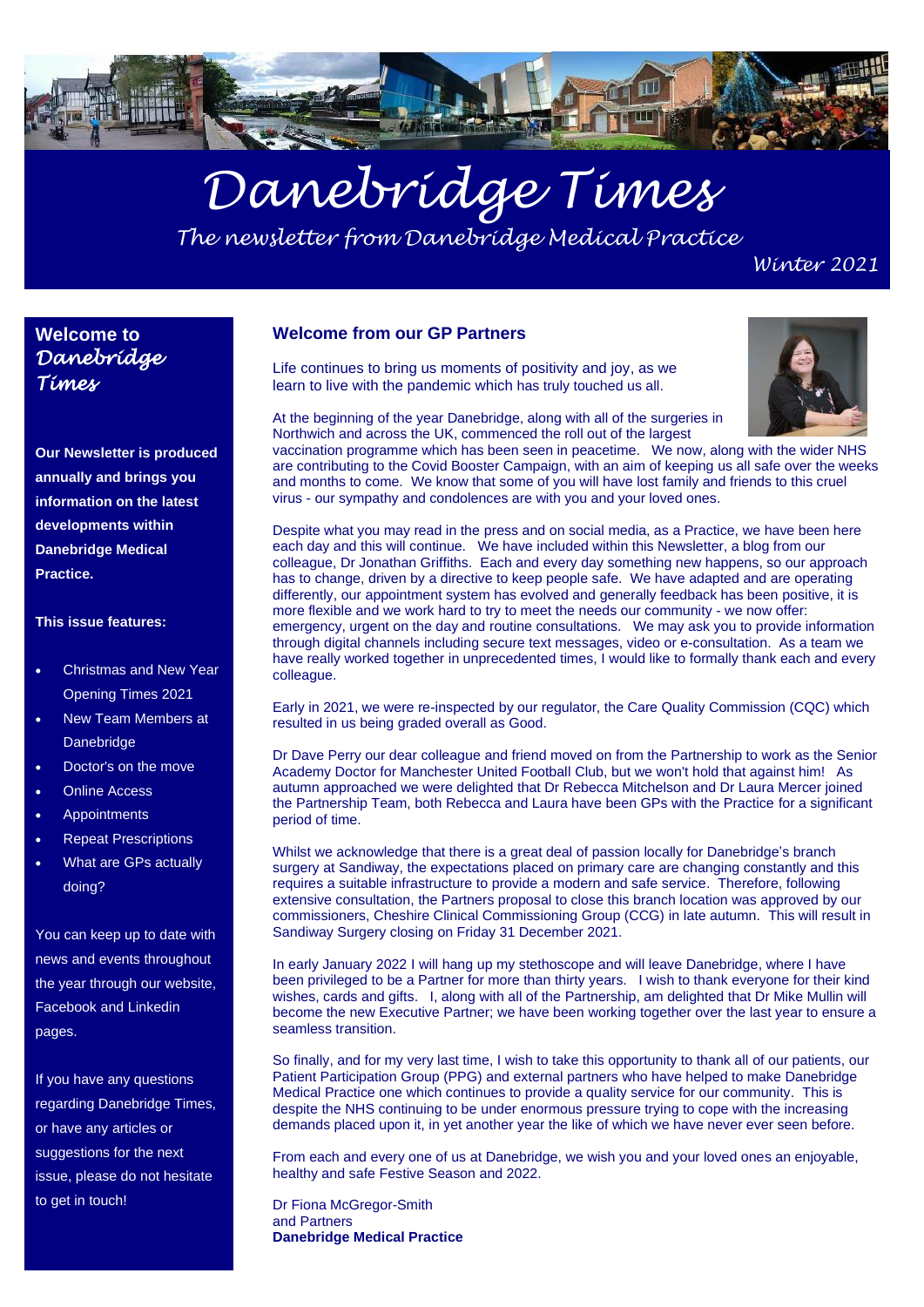#### **Christmas and New Year Opening Times**

|                              | <b>Danebridge</b> | <b>Kingsmead</b> | <b>Sandiway</b> |
|------------------------------|-------------------|------------------|-----------------|
| Monday 20 December           | 8.00am-7.00pm     | 8.00am-6.30pm    | 8.30am-1.00pm   |
| Tuesday 21 December          | 8.00am-7.00pm     | 8.00am-6.30pm    | 8.30am-1.00pm   |
| <b>Wednesday 22 December</b> | 8.00am-6.30pm     | 8.00am-6.30pm    | 8.30am-1.00pm   |
| Thursday 23 December         | 8.00am-6.30pm     | 8.00am-6.30pm    | 8.30am-1.00pm   |
| Friday 24 December           | 8.00am-6.30pm     | 8.00am-6.30pm    | 8.30am-1.00pm   |
| Saturday 25 December         | <b>CLOSED</b>     | <b>CLOSED</b>    | <b>CLOSED</b>   |
| Sunday 26 December           | <b>CLOSED</b>     | <b>CLOSED</b>    | <b>CLOSED</b>   |
| Monday 27 December           | <b>CLOSED</b>     | <b>CLOSED</b>    | <b>CLOSED</b>   |
| <b>Tuesday 28 December</b>   | <b>CLOSED</b>     | <b>CLOSED</b>    | <b>CLOSED</b>   |
| <b>Wednesday 29 December</b> | 8.00am-6.30pm     | 8.00am-6.30pm    | 8.30am-1.00pm   |
| Thursday 30 December         | 8.00am-6.30pm     | 8.00am-6.30pm    | 8.30am-1.00pm   |
| Friday 31 December           | 8.00am-6.30pm     | 8.00am-6.30pm    | 8.30am-1.00pm   |
| Saturday 1 January           | <b>CLOSED</b>     | <b>CLOSED</b>    | <b>CLOSED</b>   |
| Sunday 2 January             | <b>CLOSED</b>     | <b>CLOSED</b>    | <b>CLOSED</b>   |
| Monday 3 January             | <b>CLOSED</b>     | <b>CLOSED</b>    | <b>CLOSED</b>   |
| <b>Tuesday 4 January</b>     | 8.00am-7.00pm     | 8.00am-6.30pm    | <b>CLOSED</b>   |

#### **Please call NHS 111 if you require medical assistance when the Practice is closed**

#### **TEAM UPDATE**

#### **Salaried GPs**

We welcomed Dr Amy Reynolds and Dr Karim Ghabra in August 2021, with Dr Seun Akanbi joining in September 2021.

#### **Doctors on the move**

In July 2021, Dr Maria de la Torre and Dr Dave Perry moved on from Danebridge - we're sure that you'll join us in wishing them both well for the future.

#### **Doctors in training**

Registrars - Dr Eseosa Omoregie and Dr Alya Al-Obadi joined us in August.

#### **Nursing Team**

In early spring Sister Carole Gibson and in August Sister Rachel Dougan, commenced new life adventures... Good luck and thanks for everything!!

Sister Emma Goffin and Sister Bethany Sheen joined the Practice in the early part of the year.

#### **Clinical Team**

In early 2022 we are delighted to advise that four new colleagues will be joining our team in the roles of Practice Pharmacy Technician and Northwich PCN Emergency Care Practitioners / Paramedics and Occupational Therapist.

#### **Patient Services & Business Support Teams**

In December we will say goodbye to Gilly Davis, Patient Services Manager. Lindsey Stott will be joining the Practice in late January as Patient Services Manager.

Over the last year we welcomed Saira Beedle, Patricia Chisnall, Jane Harrison, Zoe Hill, Janice Maddock and Claire Nolan to the team.

#### **Colleagues changing roles**

Over the last year we have seen a number of colleagues changing roles within the Practice:

- Claire Cowhig, Patient Services Co-ordinator joined Northwich PCN as PCN Support.
- Claire Greenwood, Patient Service Co-ordinator was promoted to Senior Patient Services Co-ordinator.
- Natalie Grobbelaar, Practice Nurse has become our Interim Nurse Team Leader.
- Samantha Mainwairing, Patient Services Co-ordinator has become the Practice's Care Co-ordinator.
- Diane Newman, Patient Services Co-ordinator becomes the Practice's dedicated Safeguarding Coordinator in early 2022.

**APPOINTMENTS** January 2021- November 2021:

#### DANEBRIDGE WE'RE HERE FOR YOU, WHEN YOU NEED US! MEDICAL CENTRE

Throughout the Covid-19 pandemic, we have remained open for your healthcare needs by providing access in a new way

We wanted to share some of the data with you, to show how we are still here for you when you need us. This is how we have been working during Jan-Nov 2021



#### **ONLINE ACCESS**

We recommend that patients download the NHS app from your normal app store, if you do not already have online access, e.g. Patient Access, Ask My GP etc.

Online access enables you to book an appointment, order repeat prescriptions and to also view your records.

#### **REPEAT PRESCRIPTIONS**

We are unable to accept requests over the telephone - this is for your safety and security. We recommend that prescriptions are ordered online through the NHS app, or by emailing DanebridgePrescriptions@nhs.net.

Repeat prescriptions will take THREE working days for the Practice to process, so please ensure your request is received early so that you do not run out of your medication. Many local pharmacies have moved to centralised dispensing, so you will also need to factor this into your plans when you order your medication.